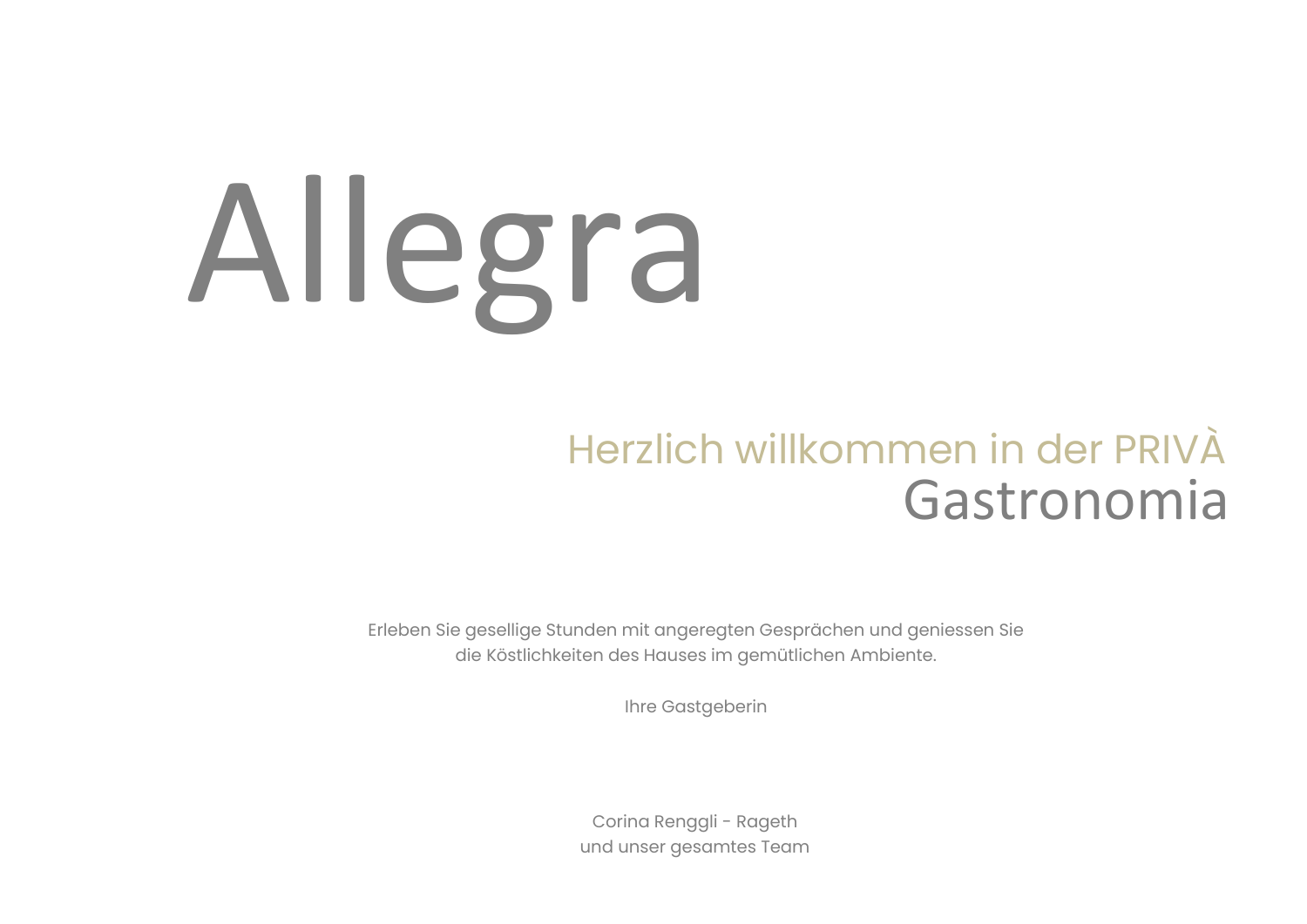## Zum Einstimmen

#### **Starters**

| Bunter Blattsalat I Nüsse I Gemüse<br>Mixed leaf salad I vegetables I nuts |                                                                                                                                                   | 11             |
|----------------------------------------------------------------------------|---------------------------------------------------------------------------------------------------------------------------------------------------|----------------|
|                                                                            | wahlweise Hausdressing   Himbeer - Balsamicodressing<br>optional house dressing I raspberry - balsamic dressing                                   |                |
| Caesar Salat<br>Caesar salad                                               | Poulet I Speck<br>chicken I bacon<br>Riesencrevetten<br>king prawns                                                                               | 19/24<br>24/30 |
|                                                                            | Tuna Sashimi I Amarantcrunch I Zitronenmayo I Fenchel- Karottensalat<br>Tuna sashimi I lamaranth crunch I lemon mayo I fennel carrot salad        | 23             |
| Hand-cut beef tartar I toast                                               | Handgeschnittenes Rindstartar I Toast                                                                                                             | 19/29          |
|                                                                            | Geröstete Blumenkohlsuppe I Sriracha Cashewnüsse $V$ / mit Riesencrevette<br>Roasted cauliflower soup I sriracha cashew nuts $v'$ with king prawn | 13/18          |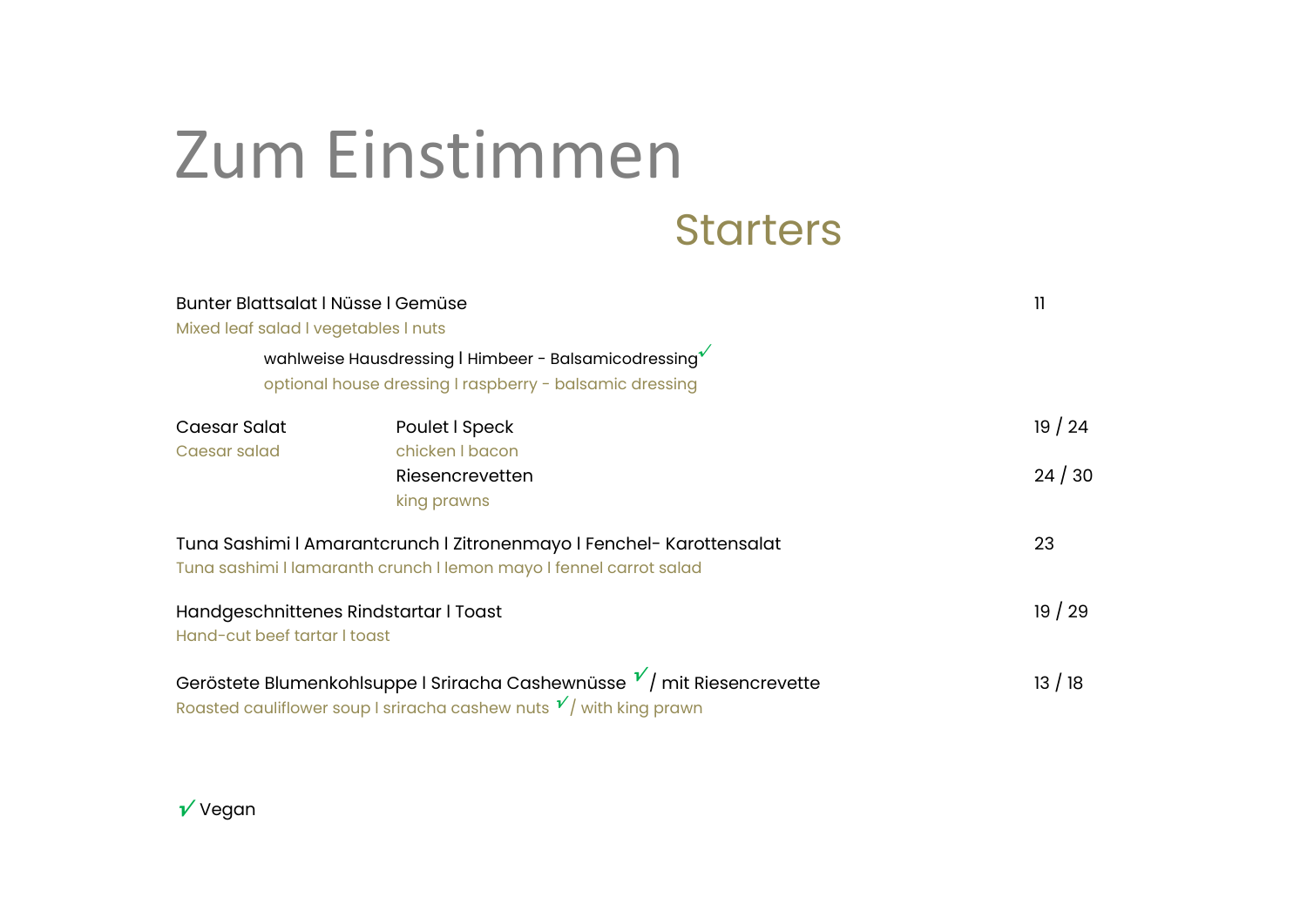## Summer suggestions Sommergerichte

| Kopfsalat Caspacho I Chalapenos <sup>√</sup>                                                                                                                                                                                                                                                                            | $12 \overline{ }$ |
|-------------------------------------------------------------------------------------------------------------------------------------------------------------------------------------------------------------------------------------------------------------------------------------------------------------------------|-------------------|
| Lettuce caspacho I chalapenos $\checkmark$                                                                                                                                                                                                                                                                              |                   |
| Salatbowle I marinierter Fenchel I Nüsse I Gurken I Karotten <sup>√</sup> / mit Feta<br>Salad bowl with marinated fennel, nuts, cucumbers and carrots $\sqrt{ }$ with feta cheese<br>wahlweise mit Hausdressing / Himbeer - Balsamicodressing $\sqrt{\ }$<br>optional with house dressing or raspberry - balsamic sauce | 21                |
| Griechischer Salat I Pizzabrot I Tzatziki<br>Greek salad I pizza breat I tzatziki                                                                                                                                                                                                                                       | 24                |
| Burrata   Tomaten - Passionsfruchtchutney   Basilikumpesto<br>tomato passionsfruit chutney Iburrata Ibasil pesto                                                                                                                                                                                                        | 23                |
| Zitronenravioli I Cherrytomaten I frischer Blattspinat<br>Lemon ravioli I cherry tomatoes Ifresh spinach                                                                                                                                                                                                                | 26                |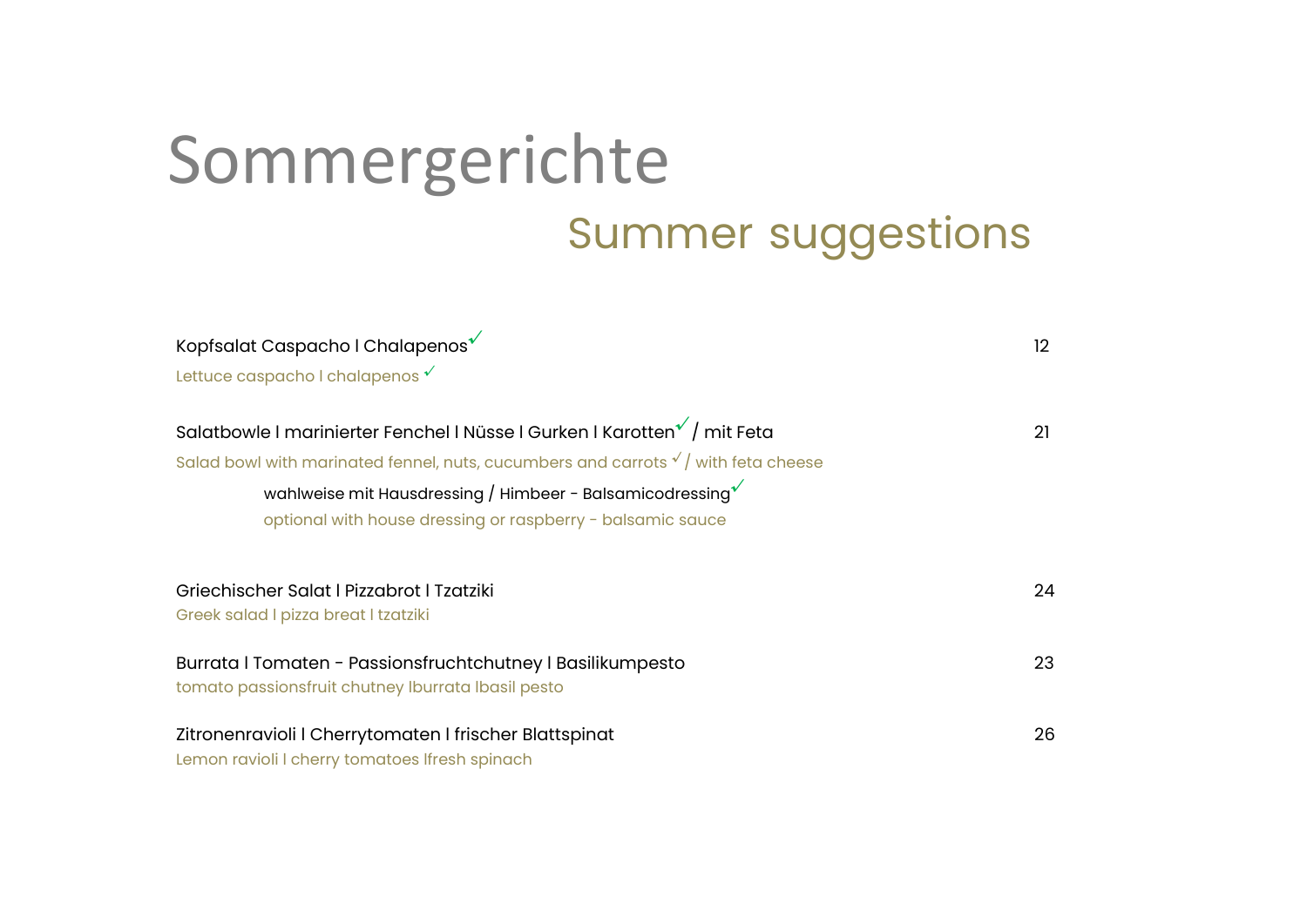## Maincourse Herzhaftes

| Spaghetti   Nusspesto   Radicchio / / und Riesencrevetten<br>Spaghetti I nuts pestocl radicchio $\sqrt{\ }$ and king prawns                                   | 19/32 |
|---------------------------------------------------------------------------------------------------------------------------------------------------------------|-------|
| Lammchops I fregola sarda I Petersilie I Pastinakenschaum<br>lamb chops I fregola sarda I parsley I parsnip foam                                              | 42    |
| Pouletbrust   Hoisin - Sauce   Serviettenknödel   Gemüse<br>Chicken breast I hoisin sauce I dumpling I vegetables                                             | 32    |
| Allegra Burger I Pommes frites<br>Allegra Burger I french fries                                                                                               | 29    |
| Kalbs Cordon Bleu I Land-Rauchschinken I Bergkäse I Pommes frites<br>Veal Cordon Bleu I farmer's ham lalpine cheese I french fries                            | 43    |
| Entrecôte "Café de Paris" I Pommes frites<br>Entrecôte "Café de Paris" I french fries                                                                         | 48    |
| Burger mit schwarzen Bohnen I Sesam und Miso I Mangoaioli I Kochbananen <sup>*</sup><br>Burger with black beans I sesame and miso I mangoaioli Iplantains $V$ | 29    |

**√** Vegan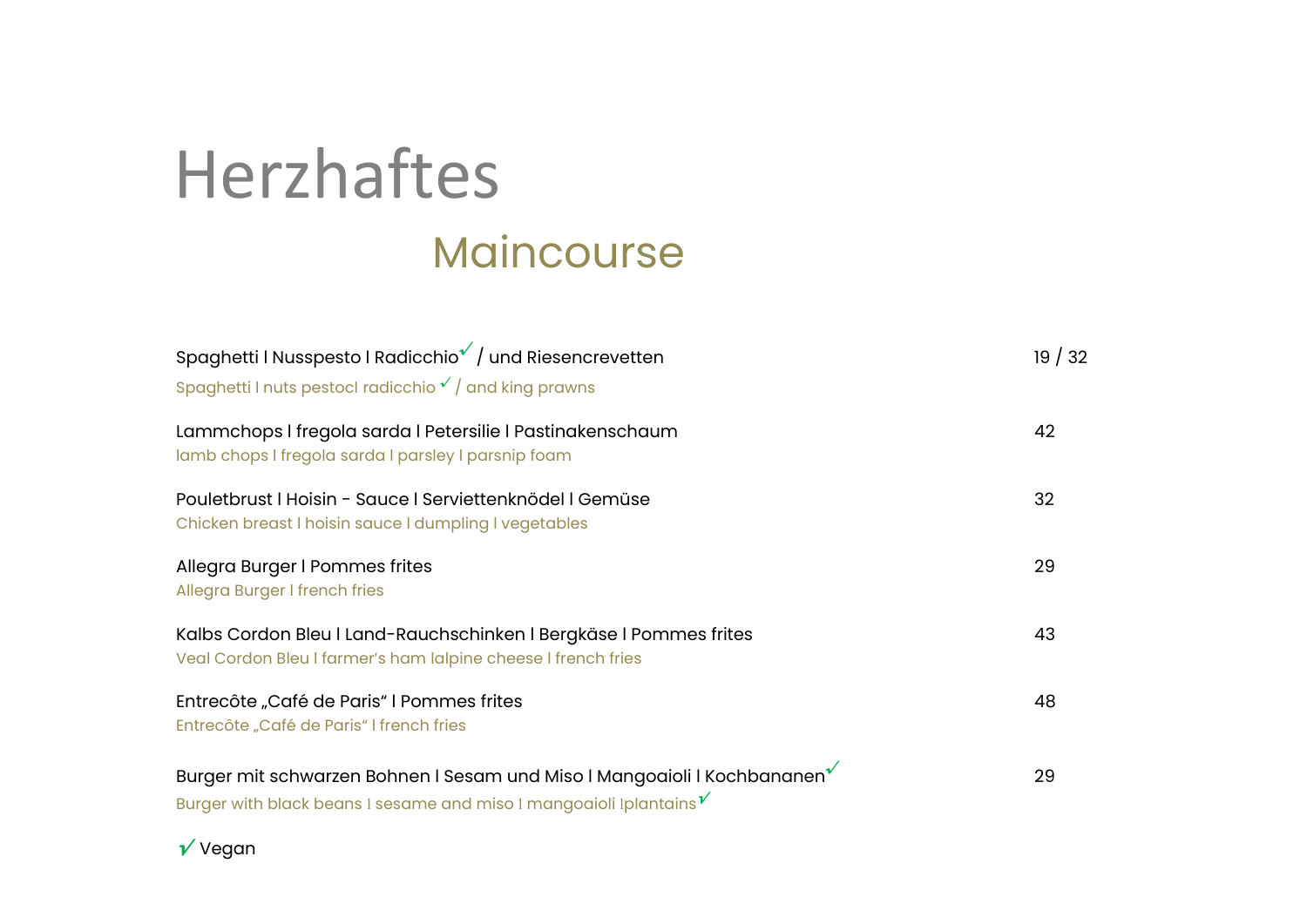## Knuspriges aus dem Ofen

#### Out of the oven

| Pizza Margherita   Tomaten   Mozzarella   Basilikum<br>Pizza Margherita I tomatoes I mozzarella I basil                                                                                    | 18 |
|--------------------------------------------------------------------------------------------------------------------------------------------------------------------------------------------|----|
| Pizza Prosciutto I Tomaten I Mozzarella I Schinken I Oregano<br>Pizza Prosciutto I tomatoes I mozzarella I ham I oregano                                                                   | 21 |
| Pizza Diavolo I Tomaten I Mozzarella I Chili I Zwiebeln I scharfe Salami I Oregano<br>Pizza Diavolo I tomatoes I mozzarella I chili I onions I spicy salami/peperoni I oregano             | 22 |
| Pizza Hawaii I Tomaten I Mozzarella I Schinken I Ananas I Oregano<br>Pizza Hawaii I tomatoes I mozzarella I ham I pineapple I oregano                                                      | 23 |
| Pizza Quattro Formaggi I Tomaten I Mozzarella I Gorgonzola I Padano I Bergkäse   Oregano<br>Pizza Quattro Formaggi I tomatoes I mozzarella I gorgonzola I padano I alpine cheese   oregano | 23 |
| Pizza Vegetariana   Tomaten   Mozzarella   Aubergine   Spinat   Zucchetti   Oregano<br>Pizza Vegetariana I tomatoes I mozzarella I eggplant I spinach I zucchini I oregano                 | 21 |
| Pizza Corina   Tomaten   Mozzarella   Sc. Hollandaise   Spinat   Knoblauch   Oregano<br>Pizza Corina I tomatoes I mozzarella I sc. hollandaise I spinach I garlic I oregano                | 23 |
| Pizza Dolce Vita I Tomaten I Mozzarella I Rucola I Rohschinken I Padano-Splitter I Oregano<br>Pizza Dolce Vita I tomatoes I mozzarella   arugula   rawham   padano-slices   oregano        | 28 |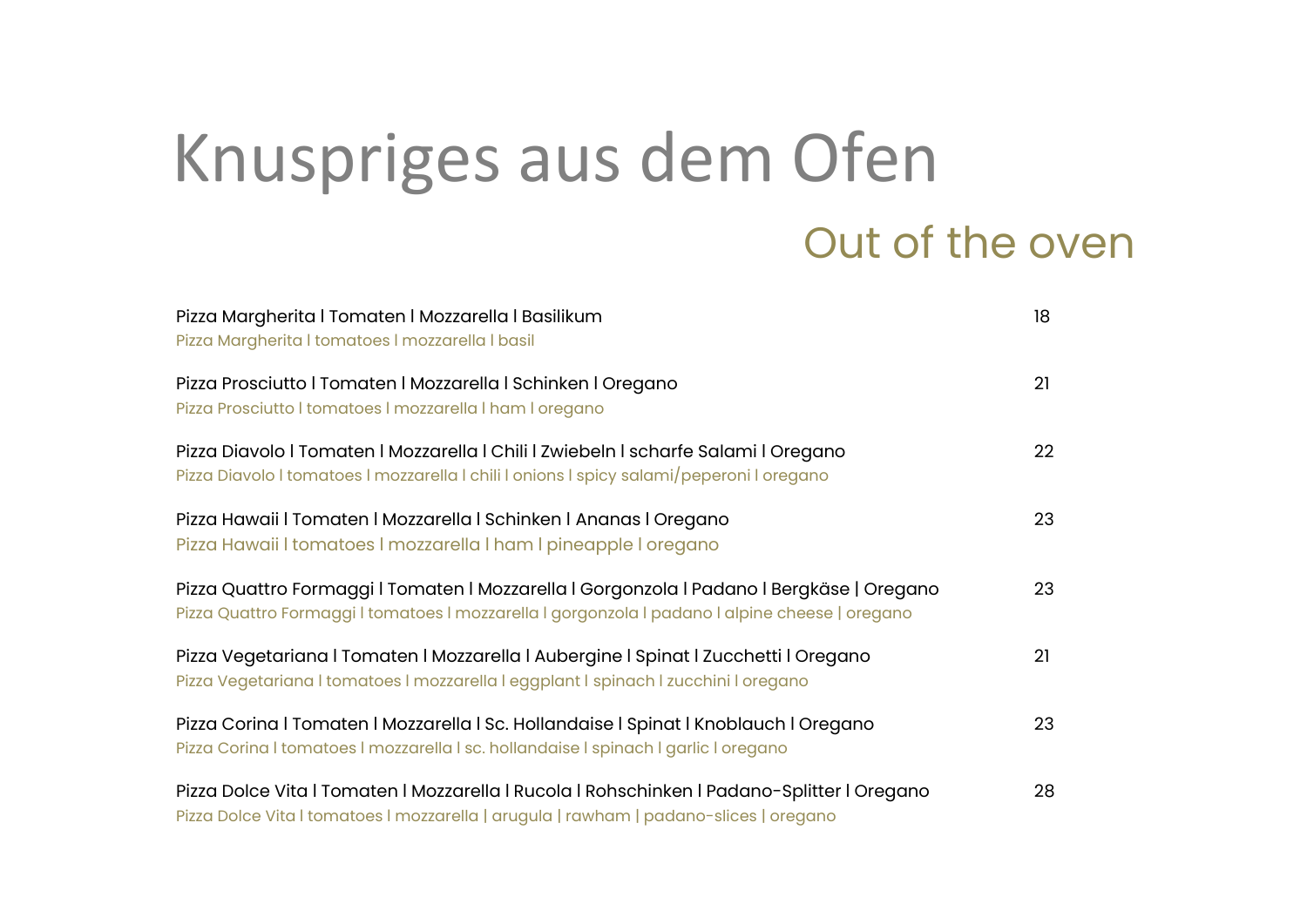## Flammkuchen

#### Tarte Flambée

| Elsässer Flammkuchen I Speck I Zwiebeln<br>Alsatian Tarte Flambée   bacon   onions                                                                                            | 19 |
|-------------------------------------------------------------------------------------------------------------------------------------------------------------------------------|----|
| Mediterraner Flammkuchen I getrockneten Tomaten I Feta I Oliven I Zwiebeln I Rucola<br>Mediterranean Tarte Flambée I dried tomatoes I feta cheese I olives I onions I arugula |    |
| Carpaccio Flammkuchen   Rindsstreifen   Cherrytomaten   Zwiebeln   Padano<br>Carpaccio Tarte Flambée I beef I cherry tomatoes I onions I padano                               | 24 |
| Vegetarischer Flammkuchen I Spinat I Zwiebeln I Cherrytomaten I Zucchetti   Tomaten<br>Vegetarian Tarte Flambée I spinach I onions I zucchini   tomatoes                      | 18 |

### Fondue Chinoise

#### auf Vorbestellung / on pre-order

Fondue Chinoise I verschiedene Fleischsorten I Beilagen I Saucen I ab 2 Personen 48 Supplement CHF 14 Fondue Chinoise I variety of meat I side dishes I sauces I min. 2 persons Supplement CHF 14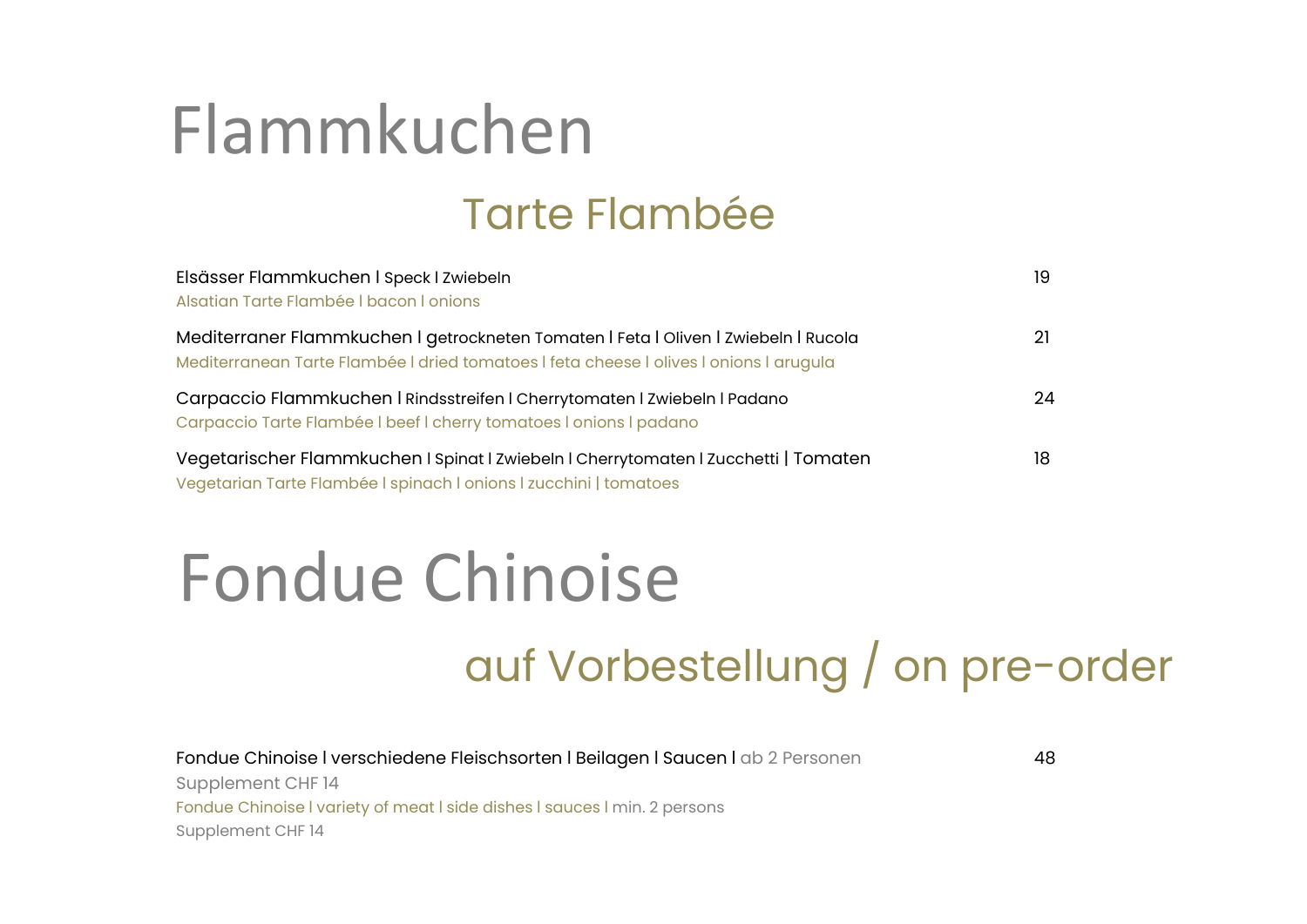#### Süsser Schluss Sweets

| Erdbeertiramisù<br>Strawberry Tiramisù                                                                                                      | 13    |
|---------------------------------------------------------------------------------------------------------------------------------------------|-------|
| Schoggi Küachli mit flüssigem Kern I Vanille Glace I Rahm<br>Chocolate cake with liquid core I vanilla ice cream I whipped cream            | 13    |
| Waldbeer Panna Cotta I Pistazien I Thymian <sup>V</sup><br>Forest berry panna cotta I pistachios I thyme <sup><math>\checkmark</math></sup> | 12    |
| Tartlette   Zitronenmousse   Crumble<br>Tartlette   Lemon mousse   crumble                                                                  | 12    |
| Kaiserschmarrn I Zwetschgenkompott<br>Kaiserschmarrn I plum compote                                                                         | 11/18 |

**√** Vegan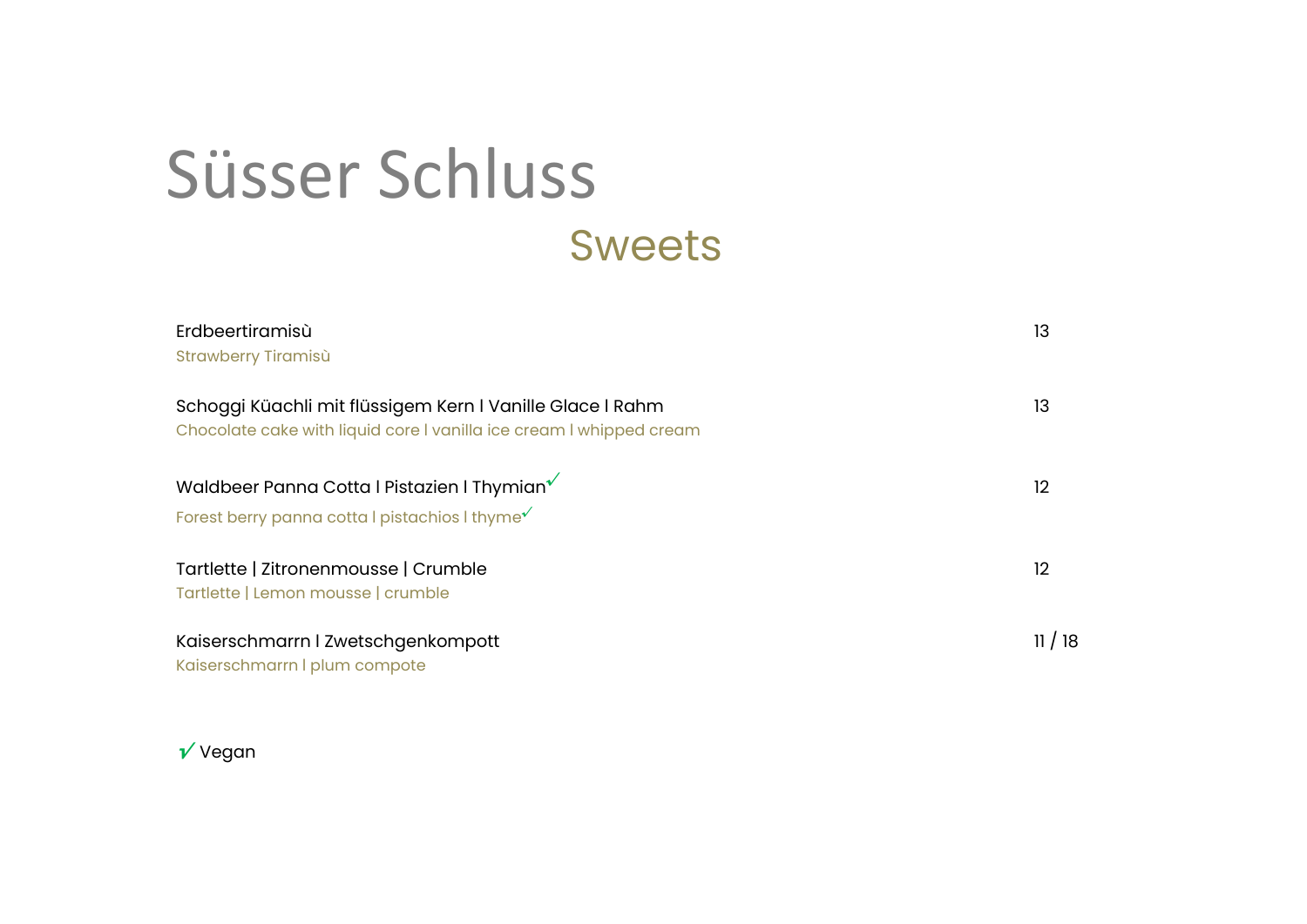#### Ice Cream Gelati

Chocolate ℓ Vanille ℓ Baumnuss ℓ Caramel ℓ Café ℓ Erdbeere ℓ Zitrone ℓ Himbeere ℓ Passionsfrucht Chocolate | Vanille | Walnut | Caramel | Café | Strawberry | Lemon | Raspberry | Passion fruit

| pro Kugel       |                                                                 | 3.50         |
|-----------------|-----------------------------------------------------------------|--------------|
| per scoop       |                                                                 |              |
|                 | mit Rahm                                                        | 1.50         |
|                 | with whipped cream                                              |              |
| Choco Lover     |                                                                 | 11           |
|                 | Chocolate Ice Cream   Himbeer Sorbet   saisonale Beeren/Früchte |              |
| Maple Walnut    |                                                                 | 11           |
|                 | Walnut und Vanille Ice Cream   caramelisierte Walnüsse   Rahm   |              |
| <b>Danemark</b> |                                                                 | $\mathbf{1}$ |
|                 | Vanille Ice Cream   Schokoladensauce   Rahm                     |              |
| Caramello       |                                                                 | 11           |
|                 | Caramel Ice Cream   Rahm   Caramelsauce                         |              |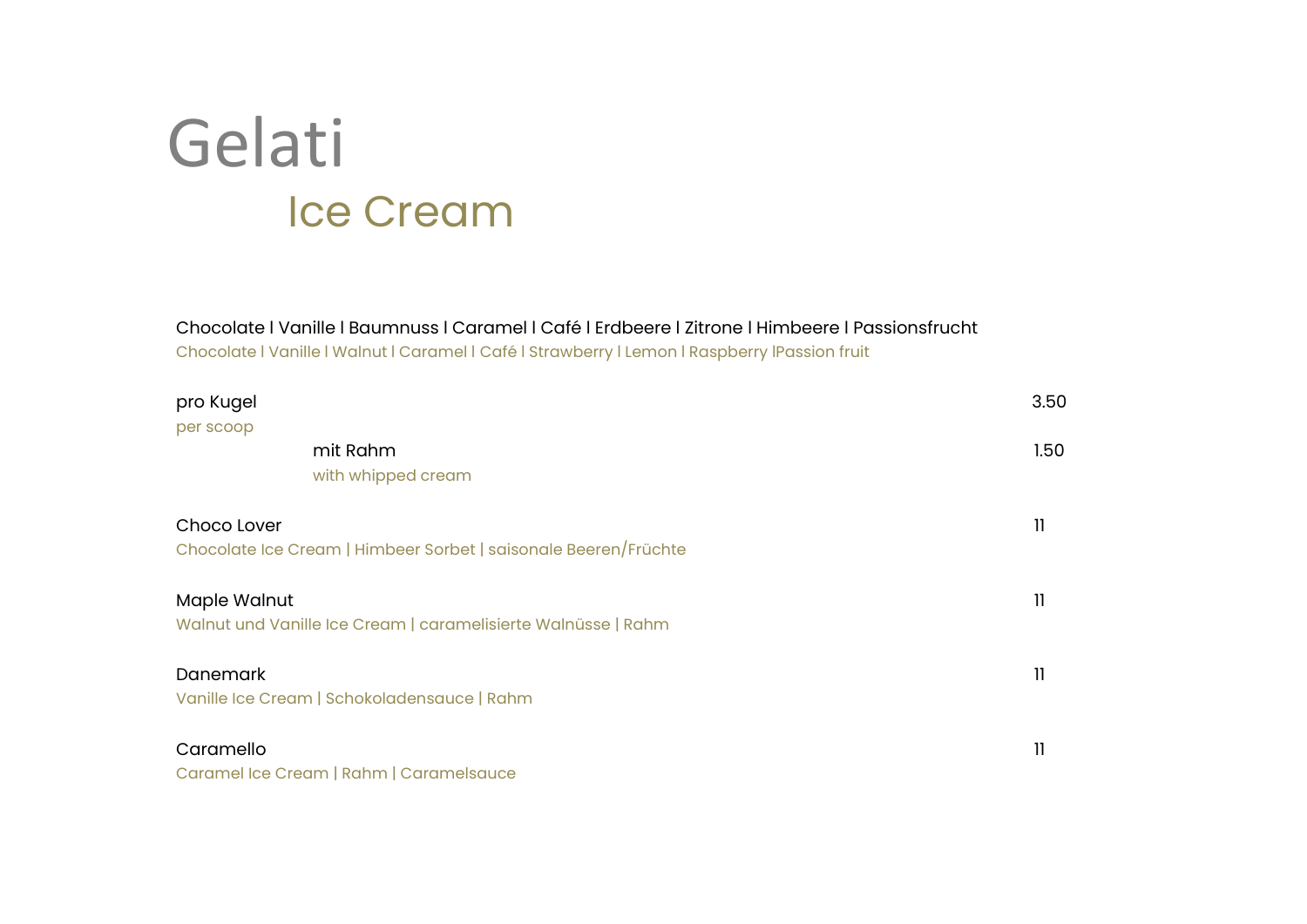| Bailey's<br>Café und Vanilla Ice Cream   Bailey's   Rahm                    | 12           |
|-----------------------------------------------------------------------------|--------------|
| Eiskaffee Hausgemacht<br>Vanille und Café Ice Cream   Kaffee   Rahm         | 10.50        |
| Coffee Time<br>Eine Kugel nach Wahl zusammen mit einem Kaffee               | 6.80         |
| Trio de Sorbets <sup>√</sup><br>Zitrone, Himbeere und Passionsfrucht Sorbet | $\mathbf{1}$ |
| Red Fire <sup><math>\checkmark</math></sup><br>Himbeer - Sorbet   Prosecco  | 10.50        |
| $\text{Colone}^{\mathsf{r}}$<br>Zitronen Sorbet   Wodka                     | 10.50        |
| Frappé<br>Ice Cream nach Wahl gemixt mit kalter Milch                       | 8.50         |
| Kid's Frappé<br>Ice Cream nach Wahl gemixt mit kalter Milch                 | 5.50         |
| <b>Kid's Dream</b><br>Ice Cream nach Wahl mit Waffel und Früchten           | 5.50         |

#### **√** Vegan